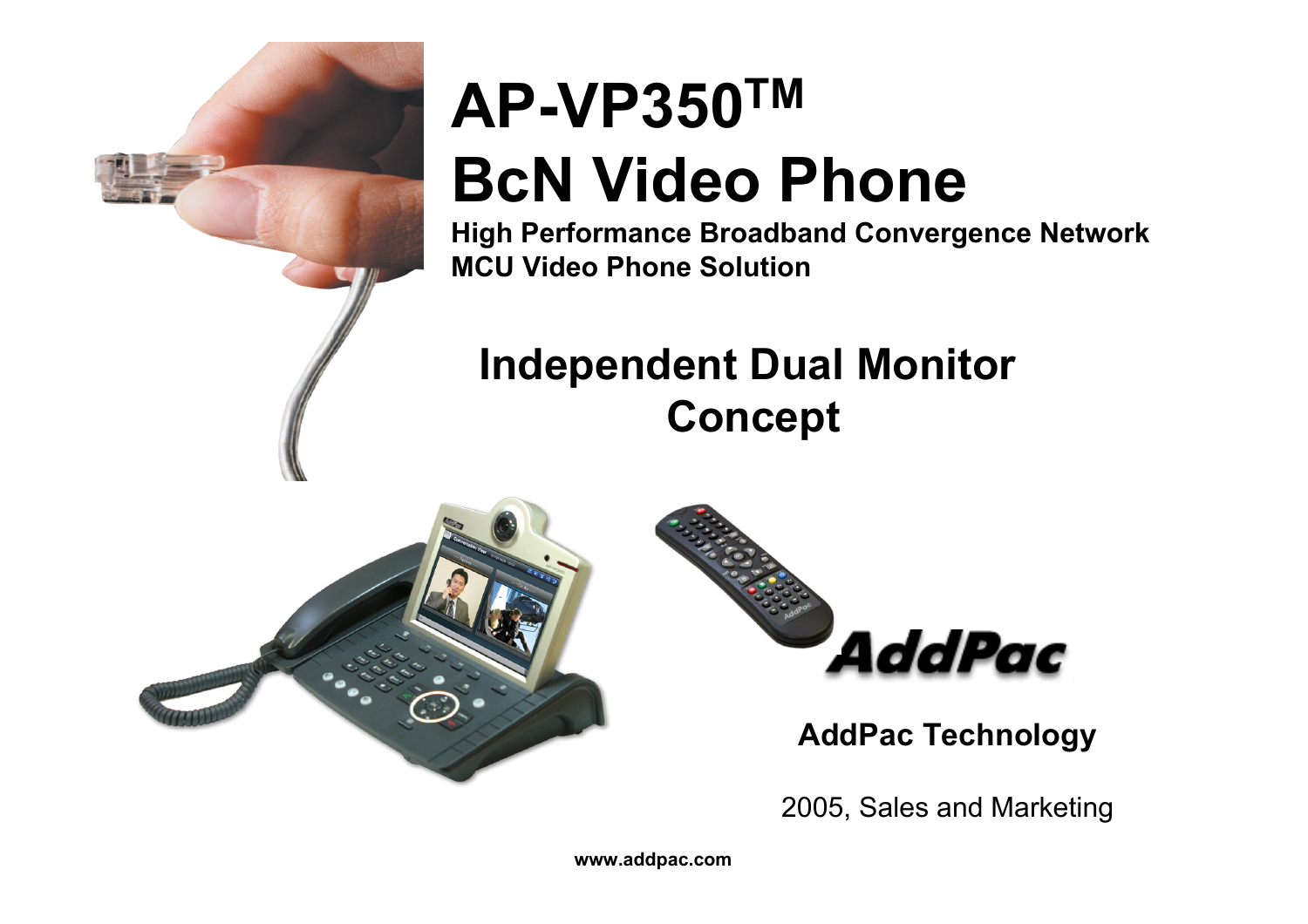#### Contents

AP-VP350 High-End IP Video Phone

- Concurrent Video Comm. & Broadcasting Service (Dual Decoder + One Encoder Concept)
- Logical Block Diagram
- Real Display Example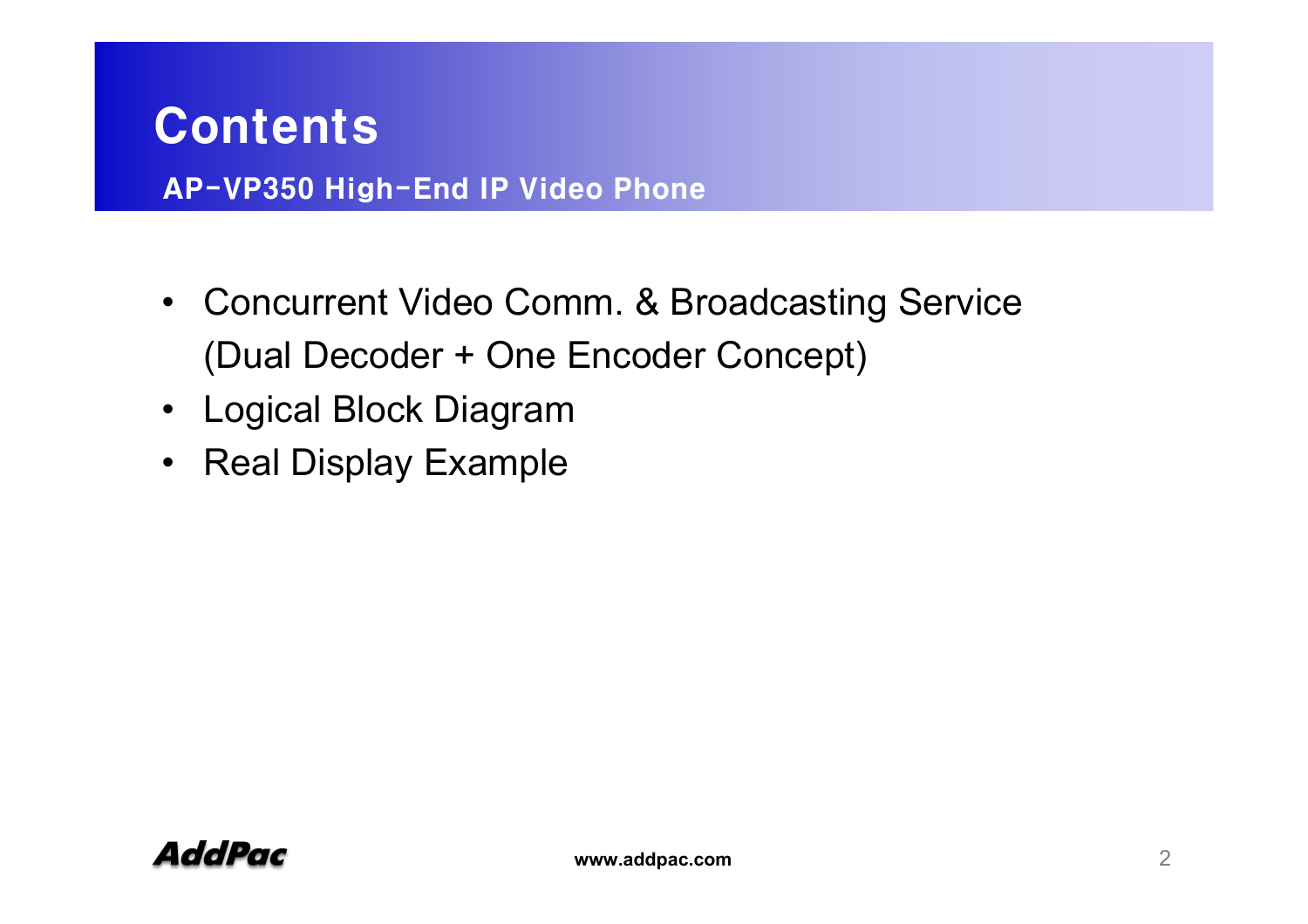## Concurrent Video Comm. & Broadcasting Service

AP-VP350 High-End IP Video Phone



AddPac

**www.addpac.com** 3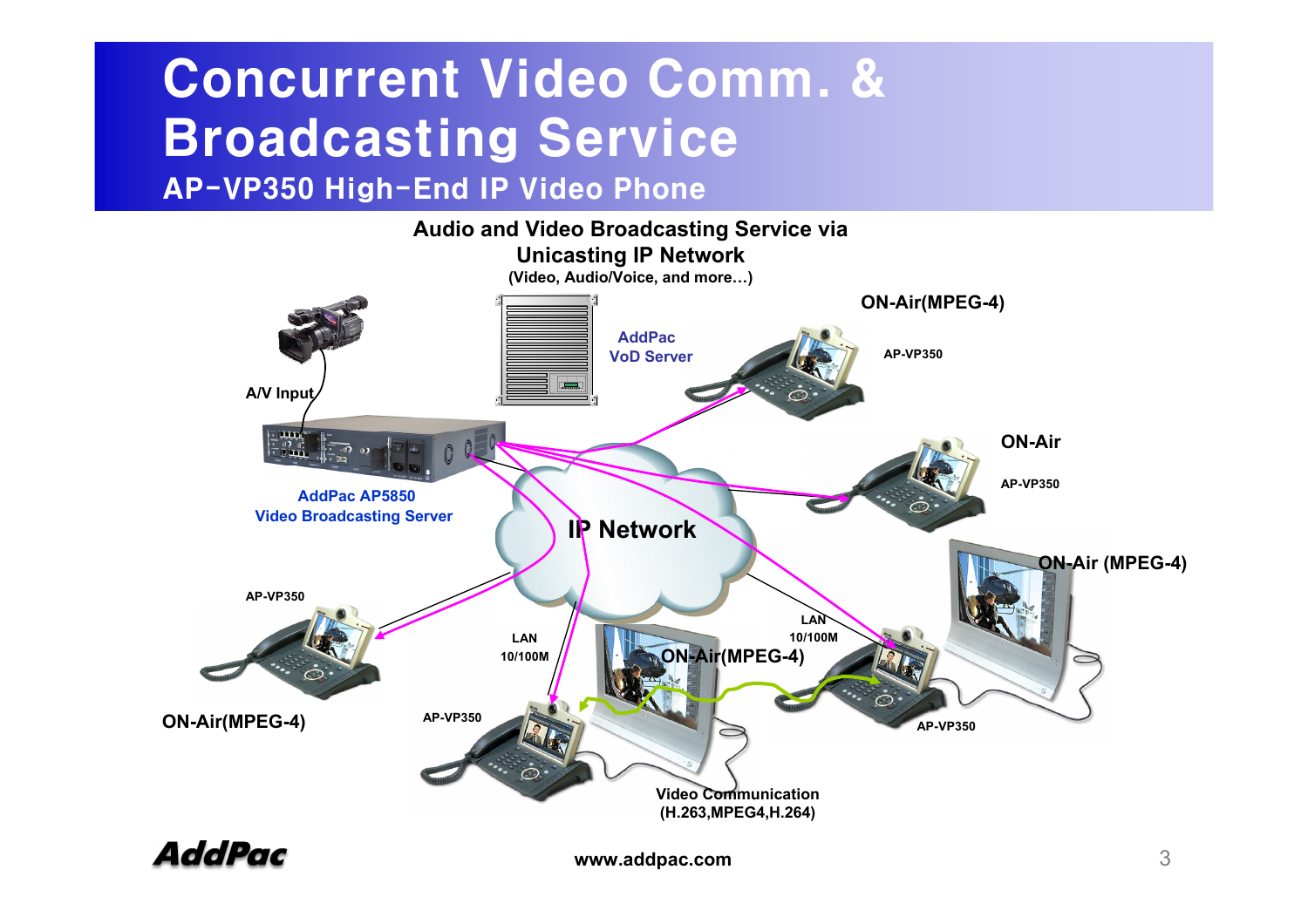### Dual Monitor Service Logical Diagram

AP-VP350 Video Phone

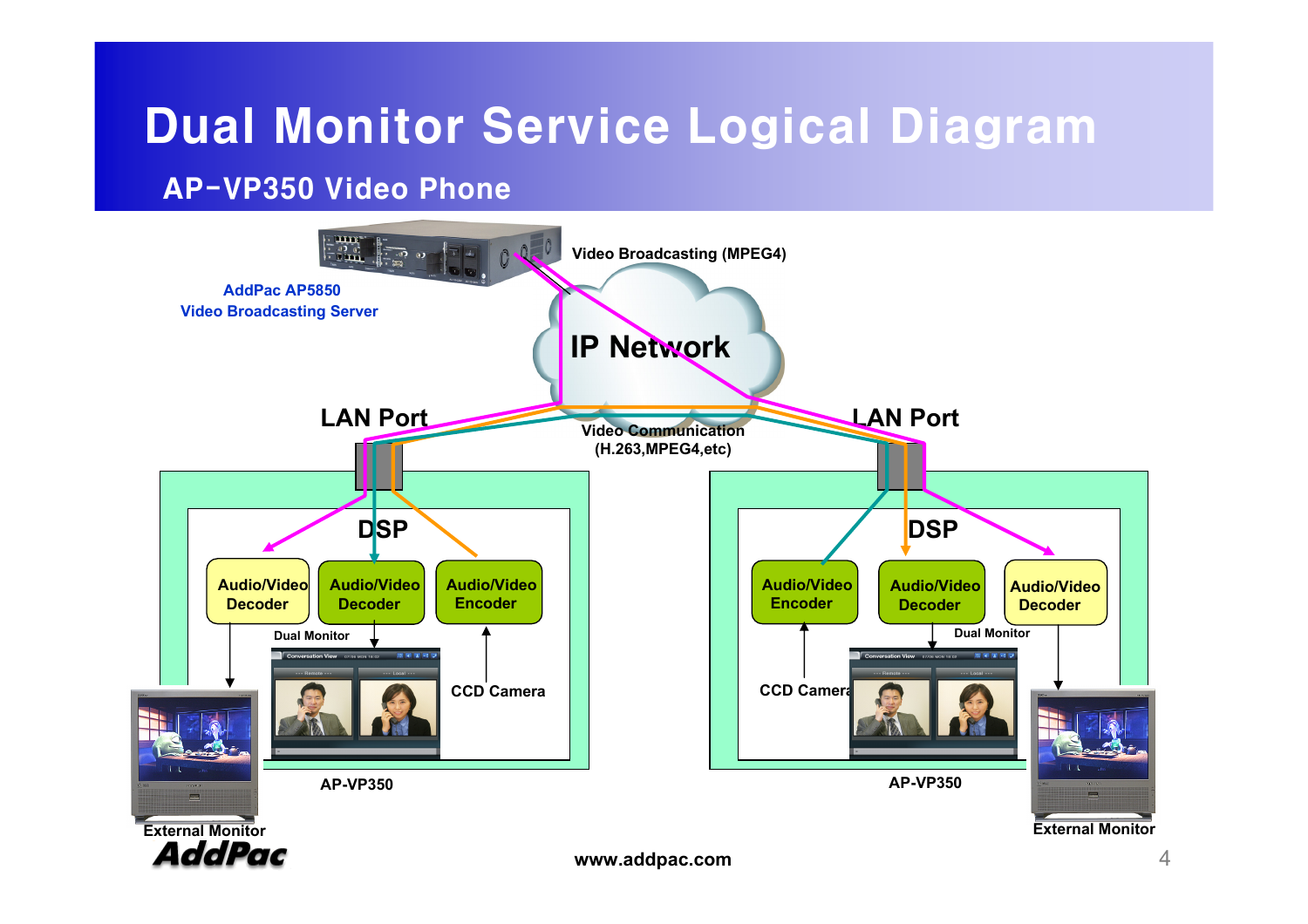#### Real Display Example

#### AP-VP350 Video Phone



**(ON-Air Contents or Document Sharing JPEG Image Display)**